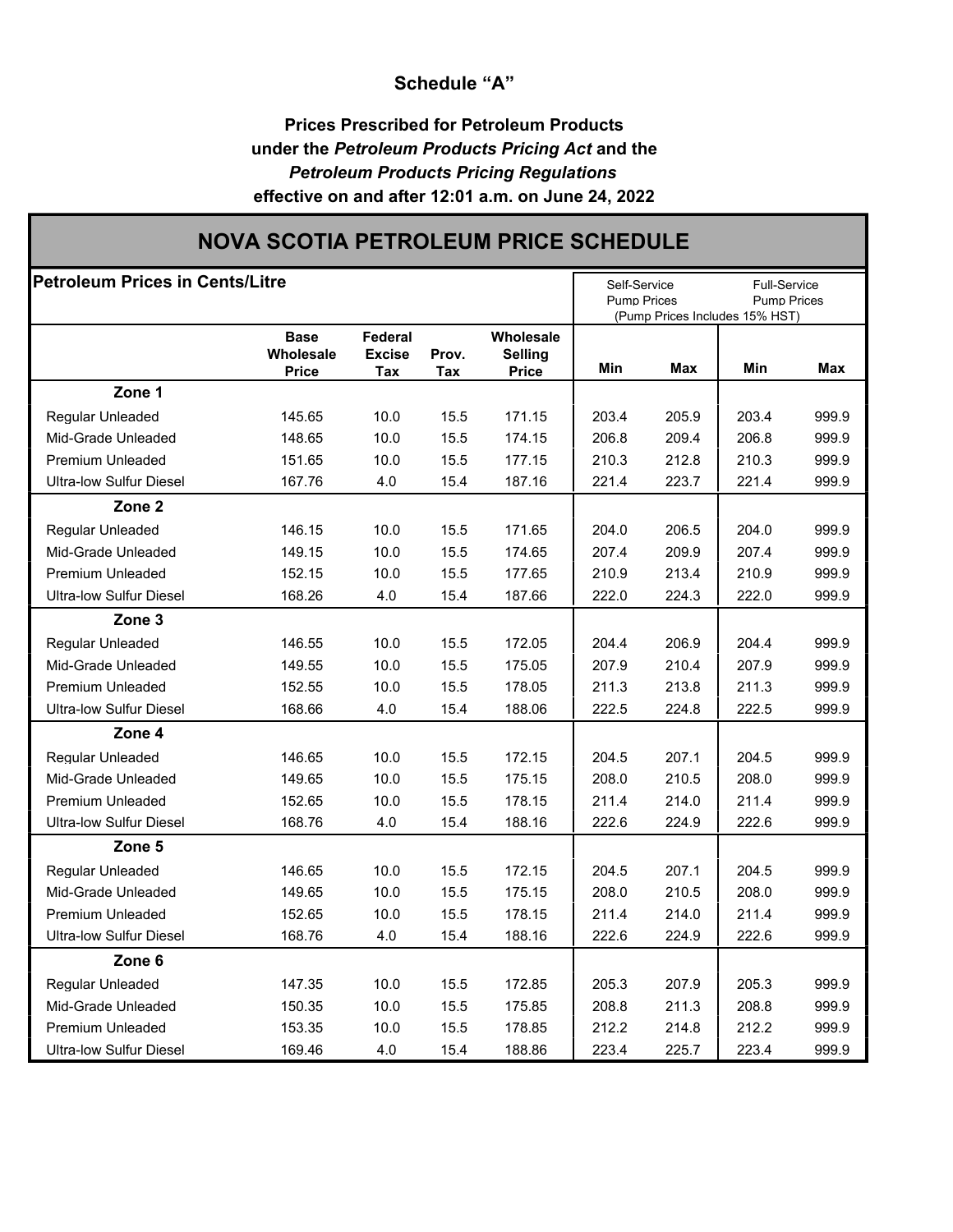## **NOVA SCOTIA UTILITY AND REVIEW BOARD**

#### **IN THE MATTER OF THE PETROLEUM PRODUCTS PRICING ACT**

 $-$  and  $-$ 

**IN THE MATTER OF PRESCRIBING PRICES** for **Petroleum Products** under Section 14 of the *Petroleum Products Pricing Act* and Sections 16 to 19 of the *Petroleum Products Pricing Regulations*

**BEFORE: Roland A. Deveau, Q.C., Vice Chair** 

## **DECISION AND ORDER**

Under s. 16 of the *Petroleum Products Pricing Regulations,* the Board must prescribe a benchmark price for specified petroleum products every Friday.

The benchmark price prescribed by the Board is the average of the average of the daily high and low reported product prices (in Canadian cents) since the last benchmark price adjustment for the petroleum product.

The Board must also prescribe retail mark-ups and calculate wholesale margins considering any factors the Board finds relevant, including transportation adjustments. The Board last set wholesale margins in its Decision, 2021 NSUARB 146; retail mark-ups in its Decision, 2021 NSUARB 50; and transportation adjustments in its Decision, 2016 NSUARB 168.

Following the Board's recent retail mark-up Decision [2021 NSUARB 50], it approved a monthly retail mark-up adjustment mechanism to address reduced sales volumes from the ongoing COVID-19 pandemic. The adjustment mechanism was implemented by the Board for gasoline and diesel oil adjustments in an Order dated June 2, 2021, but discontinued for diesel oil in an Order dated November 26, 2021.

At each price setting, the Board may apply a forward averaging correction, based on historical prices, to achieve revenue neutrality.

At appropriate times of the year, the Board may also require an additional margin for winter blending of ultra-low-sulfur diesel oil.